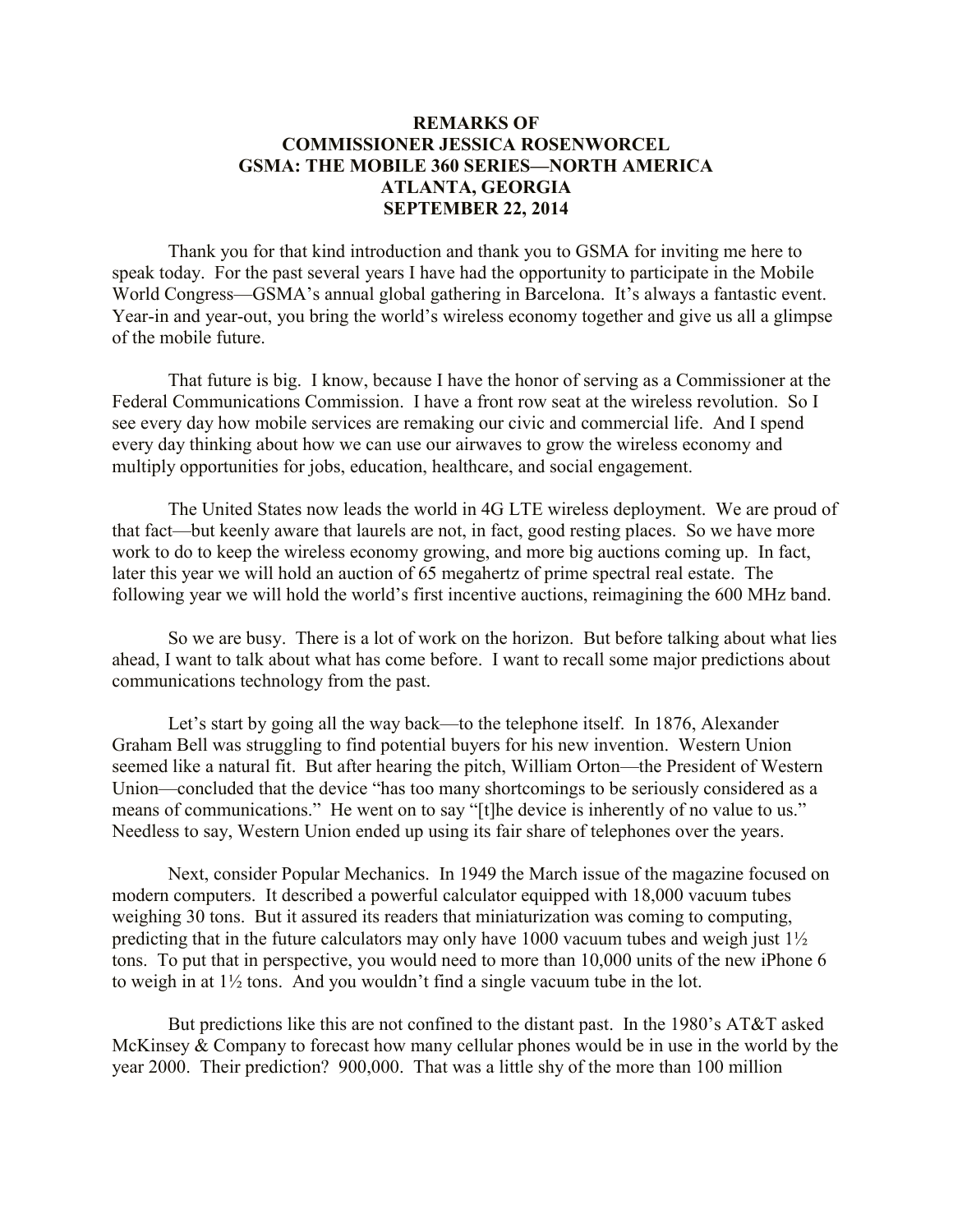cellular phones in use worldwide by the turn of the millennium. And for the record, that number now exceeds 7.1 billion.

So what can we learn from this? Well, for starters, predicting communications technology is a dangerous business. Even smart people can get it wrong—really, really wrong. Technology is dynamic, evolves fast, and only a fool would predict with any certainty what the communications future holds.

But with that aside, I want to do it anyway. I want to offer my own predictions for the wireless industry. So here are five predictions for the next five years, five ideas for spectrum policy in 2020, five ideas to speed the road to 5G.

## **First Prediction: Clearing more federal spectrum will be slow going unless we provide federal authorities with incentives to relocate.**

 In the United States federal authorities have substantial spectrum assignments. That's because critical missions throughout the government are dependent on access to our airwaves. Federal authorities use their spectrum assignments to protect us from attack, with tools like precision guided munitions and early missile warning systems. They use them to manage our air traffic, enhance our crop productivity, and monitor our water supplies. They use them to protect us against forest fires, to predict weather patterns, and to warn us of climate events. These activities are essential to our economic security and national well-being.

But we cannot be blind to the great increases in commercial wireless demand. Commercial wireless activity has been a powerful force in our economy and we need to find spectrum for it to grow.

So we are on a hunt in Washington for new opportunities to fill the spectrum pipeline. We are looking for ways to take federal airwaves and repurpose them for commercial use. But our traditional three-step process—clearing federal users, relocating them, and re-auctioning the cleared spectrum for new use—is creaky. It's a slow way to go when the wireless world is moving fast.

That is why it is time for a federal spectrum policy that is based on carrots, not sticks. We need to develop a series of incentives to serve as the catalyst for freeing more federal spectrum for commercial use. We need to find ways to reward federal authorities for efficient use of their spectrum so that they see benefit in commercial reallocation rather than just loss.

That means that across the board, to fill the spectrum pipeline we need to provide federal users with incentives for efficient use of their airwaves. These incentives could be straightforward and financial—under which a certain portion of the revenue from the commercial auction of their previously held spectrum would be reserved for the federal entity releasing the spectrum. They also could involve revenue opportunities from leasing or shared access, including during a period of transition to cleared rights. As part of this effort, we should consider a valuation of all spectrum used by federal authorities to provide a consistent way to reward efficiency.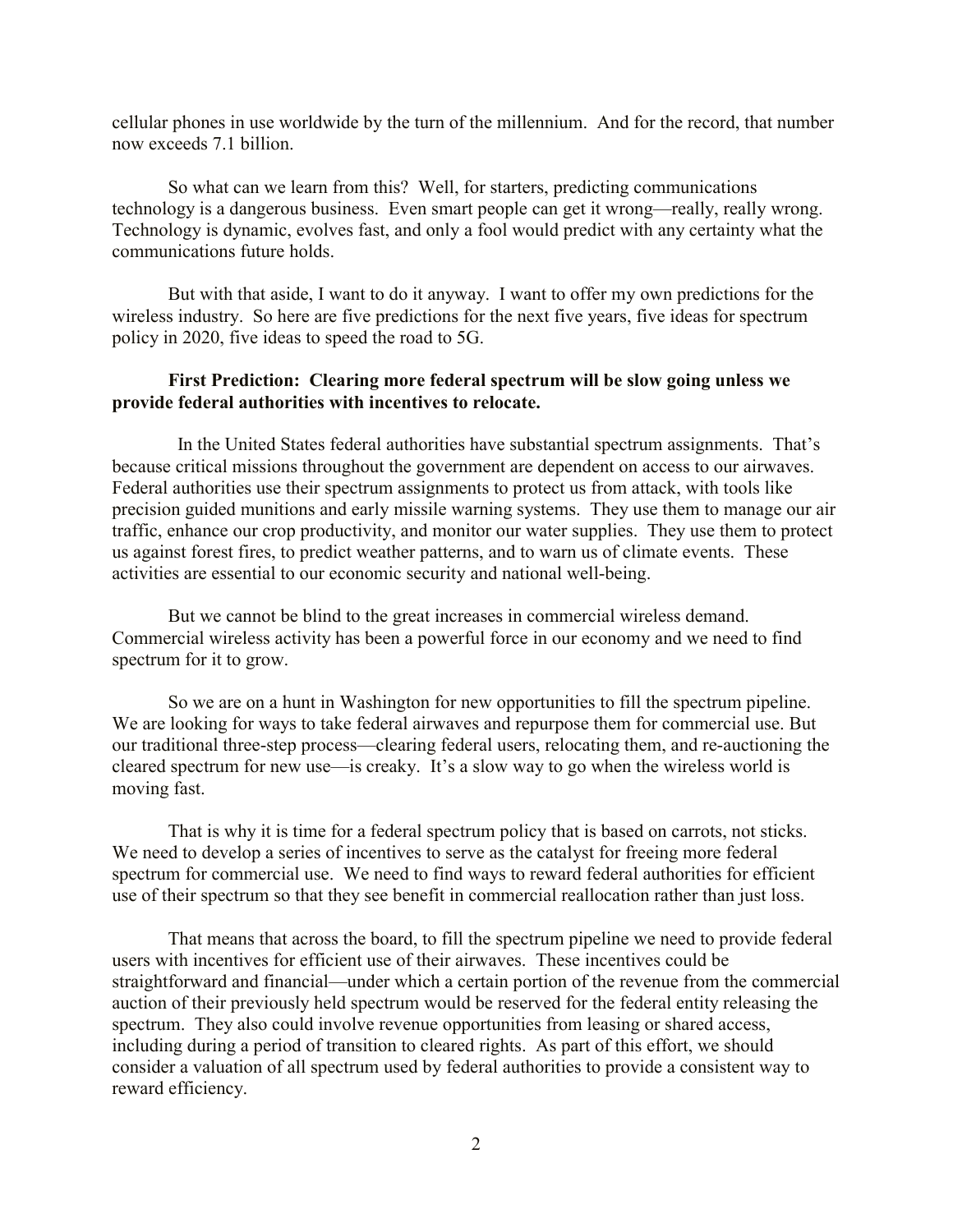While we are at it, we should take a look at existing laws to see what other adjustments can make this process smoother. For instance, let's look at the Miscellaneous Receipts Act. It can prevent negotiation between federal agencies and winning bidders in wireless auctions. But if we made some changes, we could speed transition to commercial use by providing updated spectrum or equipment to federal authorities being relocated. That would be a future that's winwin.

## **Second Prediction: We will need to look high and look low to find spectrum for next generation wireless networks.**

Today, the bulk of our wireless networks are built on spectrum ranging from 600 MHz to 3 GHz. This is the current sweet spot for mobile communications.

But the future could look different—very different. We are moving from networks designed for analog voice to networks designed for high-speed data. To keep up with escalating data demand, our next generation networks are going to have to do some heavy lifting. They will need to accommodate more traffic coming from more devices at higher data rates. At the same time, they will need to lower latency and conserve power to extend battery life. Well that sounds easy, right?

So how do we meet these demands? We need to think differently. We can no longer limit ourselves to frequencies in the traditional range. We need to look elsewhere. The only question is where.

First, I think we need to look low. We should explore if spectrum in the 400 MHz range can be repurposed for mobile broadband use. That will not come overnight, because this band is segmented into many small parts. These parts are a puzzle that does not fit back together easily. But if we can find a way to put even a few pieces together, we may be able to develop a new swath of airwaves prime for mobile broadband.

Second, I think we need to look high. Very, very high. Let's bust through our old 3 GHz ceiling. Let's take a look at spectrum all the way up in the 60 GHz range—and maybe all the way to 90 GHz. At these ranges, we can aggregate spectrum and allow data intensive applications to ride across hundreds of megahertz at a time.

But these stratospheric frequencies mean more than just wide channels. The physics here are different. That means real propagation challenges, but also new opportunities to think about 5G network topology. Because if you mix those wide channels with small cells packed close together, you can densify networks at low cost. Combine this with networks using lower-band spectrum and you can deliver service further into buildings and offer faster speeds than ever before, especially in areas with the greatest traffic demands.

To look low and look high like this will require thinking through some novel technical and policy issues. But if we get them right, we will have more resources to play with as we move to next generation networks.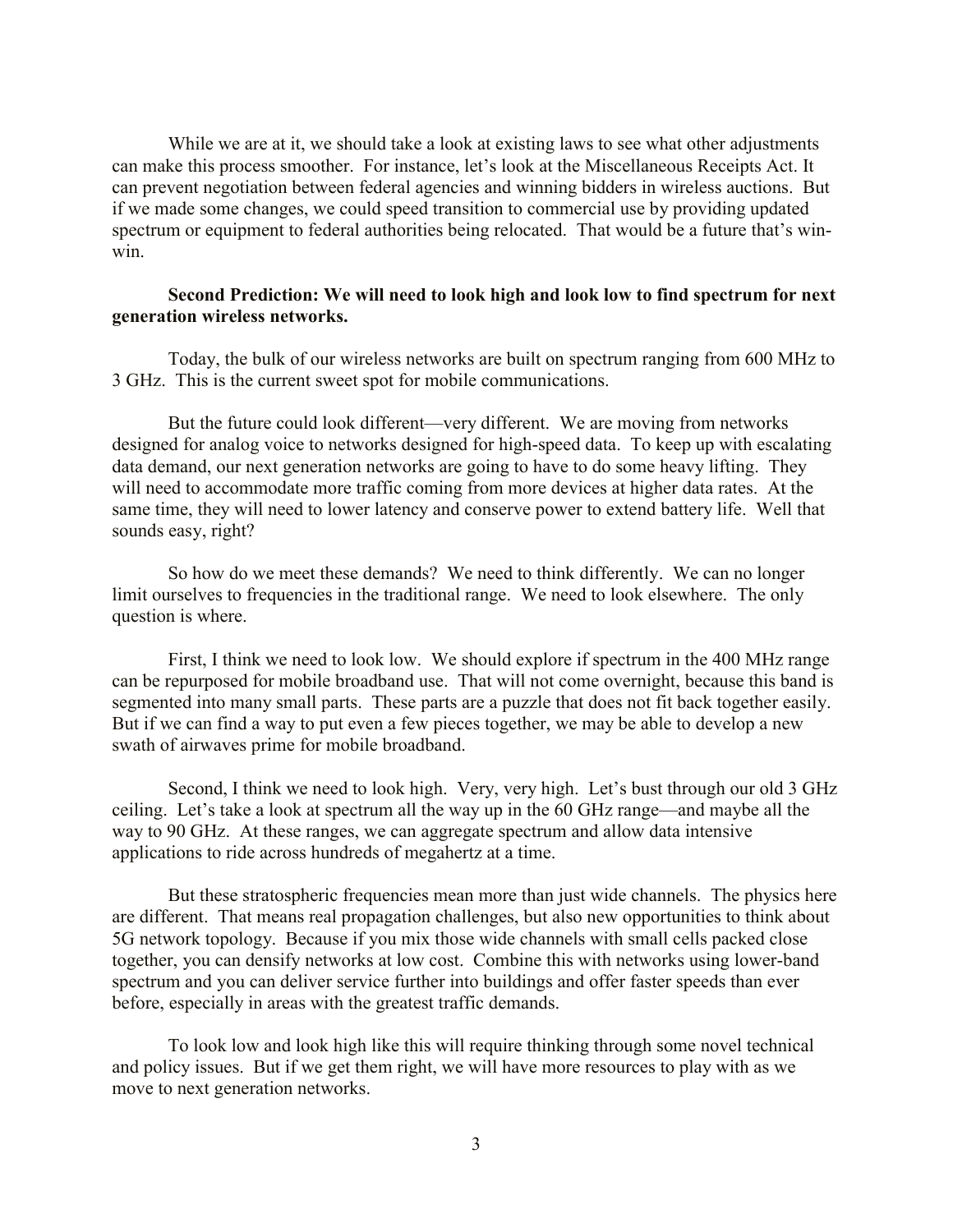#### **Third Prediction: Spectrum use will become more efficient if we challenge ourselves.**

Spectrum is the consummate scarce resource. We are not making more. So if we continue to cram more wireless devices into our pockets and purses and more wireless services into our skies, we need to find new ways to promote spectrum efficiency. That means supporting technologies—from dynamic spectrum access to frequency agile radios to smart antenna systems—that make this possible.

Easier said than done. So I want to offer an idea building on the thoughts of a wireless legend, the father of the cell phone—Marty Cooper. I've had the privilege of sitting down with him and hearing his ideas about making our airwaves more efficient. I want to seize on one of them.

What if we issued a challenge in Washington? Think of it as Race to the Top, the Spectrum Edition. Imagine that we decided to reward the first person who finds a way to make spectrum use below 5 GHz 50 or 100 times more efficient over the next decade. The reward could be something simple—say 10 megahertz of spectrum suitable for mobile broadband.

This is no small prize. Because if the winner can find a way to use spectrum 50 or 100 times more efficiently, that 10 megahertz of spectrum could do the work of 500 to 1000 megahertz of spectrum using today's technology.

Think of the power of this kind of prize. We could all benefit from the winning idea when it is introduced at scale. But for that one winner, there will be any number of near misses. And we could see across the board, throughout the wireless economy, the multiplied benefit of all of these efforts together.

This contest could generate some real interest. I think it sounds cool. I will admit it is not something that the FCC can do on its own. But I think this is one of those big, bold, and strange ideas that is worth a look.

#### **Fourth Prediction: We need more Wi-Fi.**

We talk a lot in Washington about the growing demands on our airwaves. Most of this talk is centered on licensed spectrum. But it is time to give unlicensed spectrum its due. That's because the spectrum that powers Wi-Fi and a slew of our daily activities is also getting more crowded.

Why does this matter? The unlicensed economy is a big part of economic growth. By some measures the impact of unlicensed spectrum is as much as \$140 billion annually. By any measure, that is a really, big number. But it's more than that, because the unlicensed economy is critical for Internet connectivity. Wi-Fi is an essential onramp to the Internet. And nearly onehalf of wireless data connections in this country are now offloaded onto unlicensed spectrum. It may not be intuitive, but it means that unlicensed spectrum is essential for managing the flow of traffic on licensed airwaves.